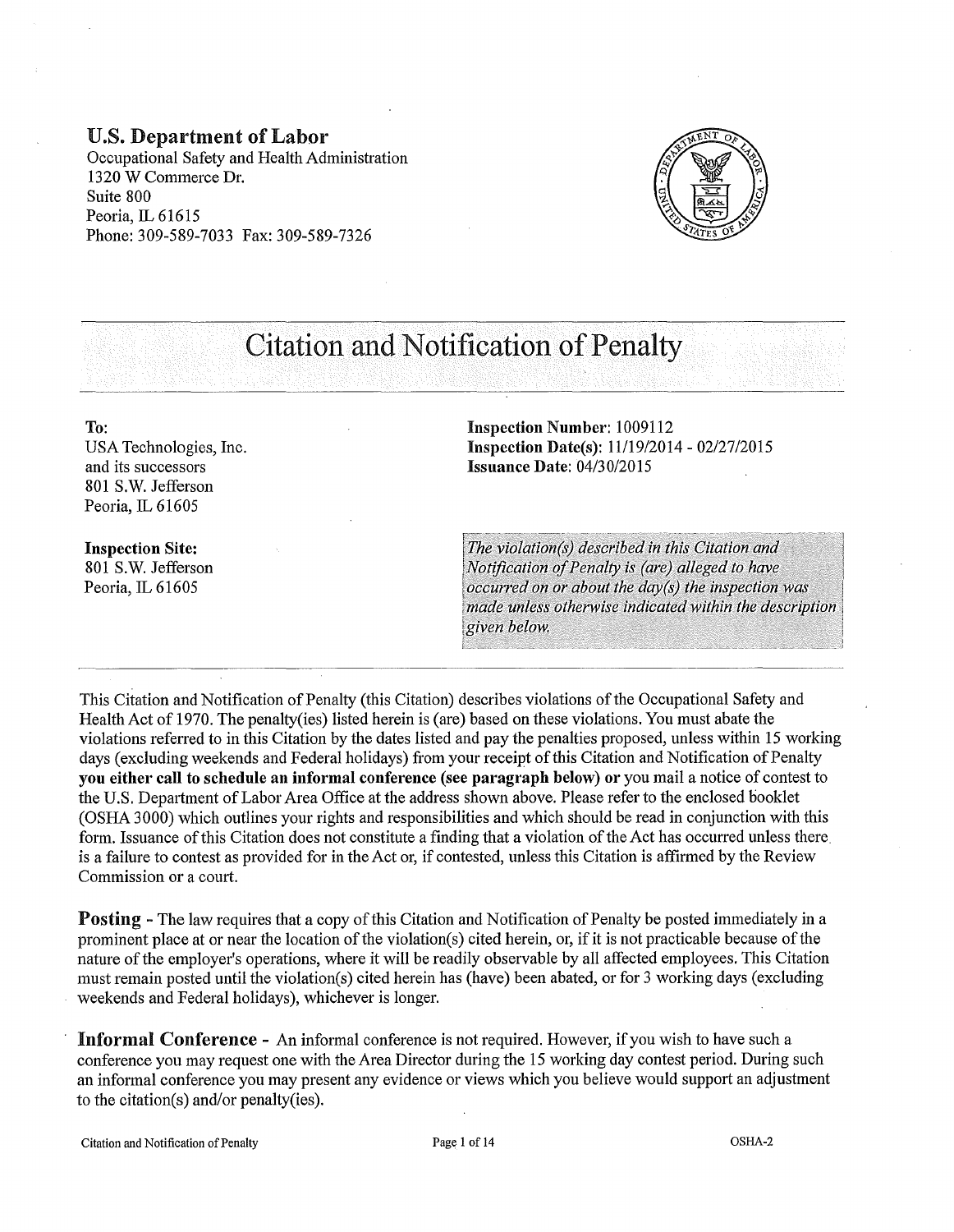If you are considering a request for an informal conference to discuss any issues related to this Citation and Notification of Penalty, you must take care to schedule it early enough to allow time to contest after the informal conference, should you decide to do so. Please keep in mind that a written letter of intent to contest must be submitted to the Area Director within 15 working days of your receipt of this Citation. The running of this contest period is not interrupted by an informal conference.

If you decide to request an informal conference, please complete, remove and post the Notice to Employees next to this Citation and Notification of Penalty as soon as the time, date, and place of the informal conference have been determined. Be sure to bring to the conference any and all supporting documentation of existing conditions as well as any abatement steps taken thus far. If conditions warrant, we can enter into an informal settlement agreement which amicably resolves this matter without litigation or contest.

**Right to Contest** – You have the right to contest this Citation and Notification of Penalty. You may contest all citation items or only individual items. You may also contest proposed penalties and/or abatement dates without contesting the underlying violations. Unless you inform the Area Director in writing that you intend to contest the citation(s) and/or proposed penalty(ies) within 15 working days after receipt, the citation(s) and the proposed penalty(ies) will become a final order of the Occupational Safety and Health Review Commission and may not be reviewed by any court or agency.

Penalty Payment – Penalties are due within 15 working days of receipt of this notification unless contested. (See the enclosed booklet and the additional information provided related to the Debt Collection Act of 1982.) Make your check or money order payable to "DOL-OSHA". Please indicate the Inspection Number on the remittance. You can also make your payment electronically on www.pay.gov. On the left side of the pay.gov homepage, you will see an option to Search Public Forms. Type "OSHA" and click Go. From the results, click on OSHA Penalty Payment Form. The direct link is:

# https://www.pay.gov/paygov/forms/formlnstance.html?agencyFotmld=53090334.

You will be required to enter your inspection number when making the payment. Payments can be made by credit card or Automated Clearing House (ACH) using your banking information. Payments of \$25,000 or more require a Transaction ID, and also must be paid using ACH. If you require a Transaction ID, please contact the OSHA Debt Collection Team at (202) 693-2170.

OSHA does not agree to any restrictions or conditions or endorsements put on any check, money order, or electronic payment for less than the full amount due, and will process the payments as if these restrictions or conditions do not exist.

**Notification of Corrective Action**  $-$  For each violation which you do not contest, you must provide *abatement certification* to the Area Director of the OSHA office issuing the citation and identified above. This abatement certification is to be provided by letter within I 0 calendar days after each abatement date. Abatement cetiification includes the date and method of abatement. If the citation indicates that the violation was corrected during the inspection, no abatement certification is required for that item. The abatement certification letter must be posted at the location where the violation appeared and the corrective action took place or employees must otherwise be effectively informed about abatement activities. A sample abatement certification letter is enclosed with this Citation. In addition, where the citation indicates that *abatement documentation* is necessary, evidence of the purchase or repair of equipment, photographs or video, receipts, training records, etc., verifying that abatement has occurred is required to be provided to the Area Director.

 $\bar{z}$ 

 $\bar{\mathcal{A}}$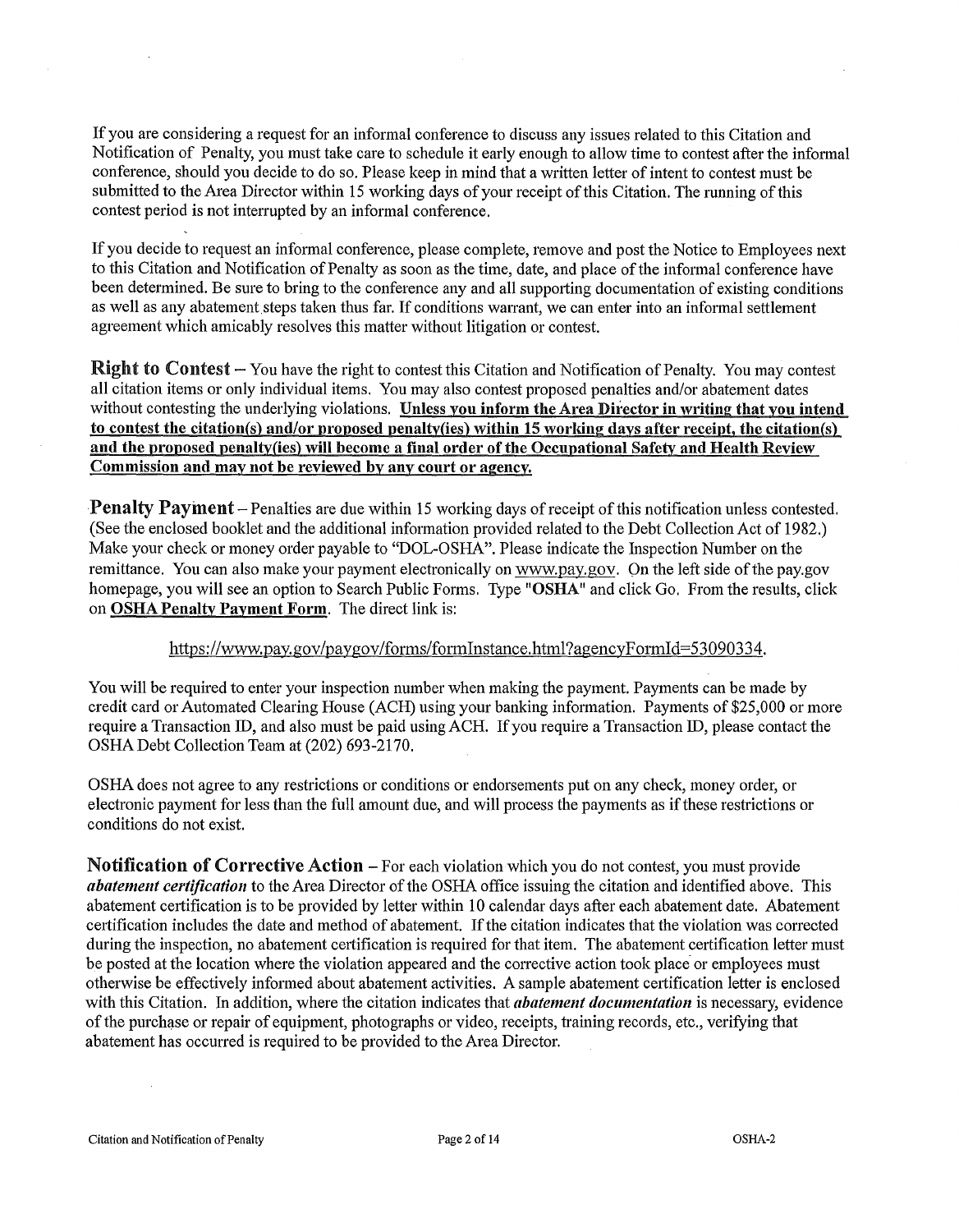Employer Discrimination Unlawful- The law prohibits discrimination by an employer against an employee for filing a complaint or for exercising any rights under this Act. An employee who believes that he/she has been discriminated against may file a complaint no later than 30 days after the discrimination occurred with the U.S. Department of Labor Area Office at the address shown above.

**Employer Rights and Responsibilities** – The enclosed booklet (OSHA 3000) outlines additional employer rights and responsibilities and should be read in conjunction with this notification.

Notice to Employees – The law gives an employee or his/her representative the opportunity to object to any abatement date set for a violation if he/she believes the date to be unreasonable. The contest must be mailed to the U.S. Department ofLabor Area Office at the address shown above and postmarked within 15 working days (excluding weekends and Federal holidays) of the receipt by the employer ofthis Citation and Notification of Penalty.

Inspection Activity Data - You should be aware that OSHA publishes information on its inspection and citation activity on the Internet under the provisions of the Electronic Freedom of Information Act. The information related to these alleged violations will be posted when our system indicates that you have received this citation. You are encouraged to review the information concerning your establishment at www.osha.gov. If you have any dispute with the accuracy of the information displayed, please contact this office.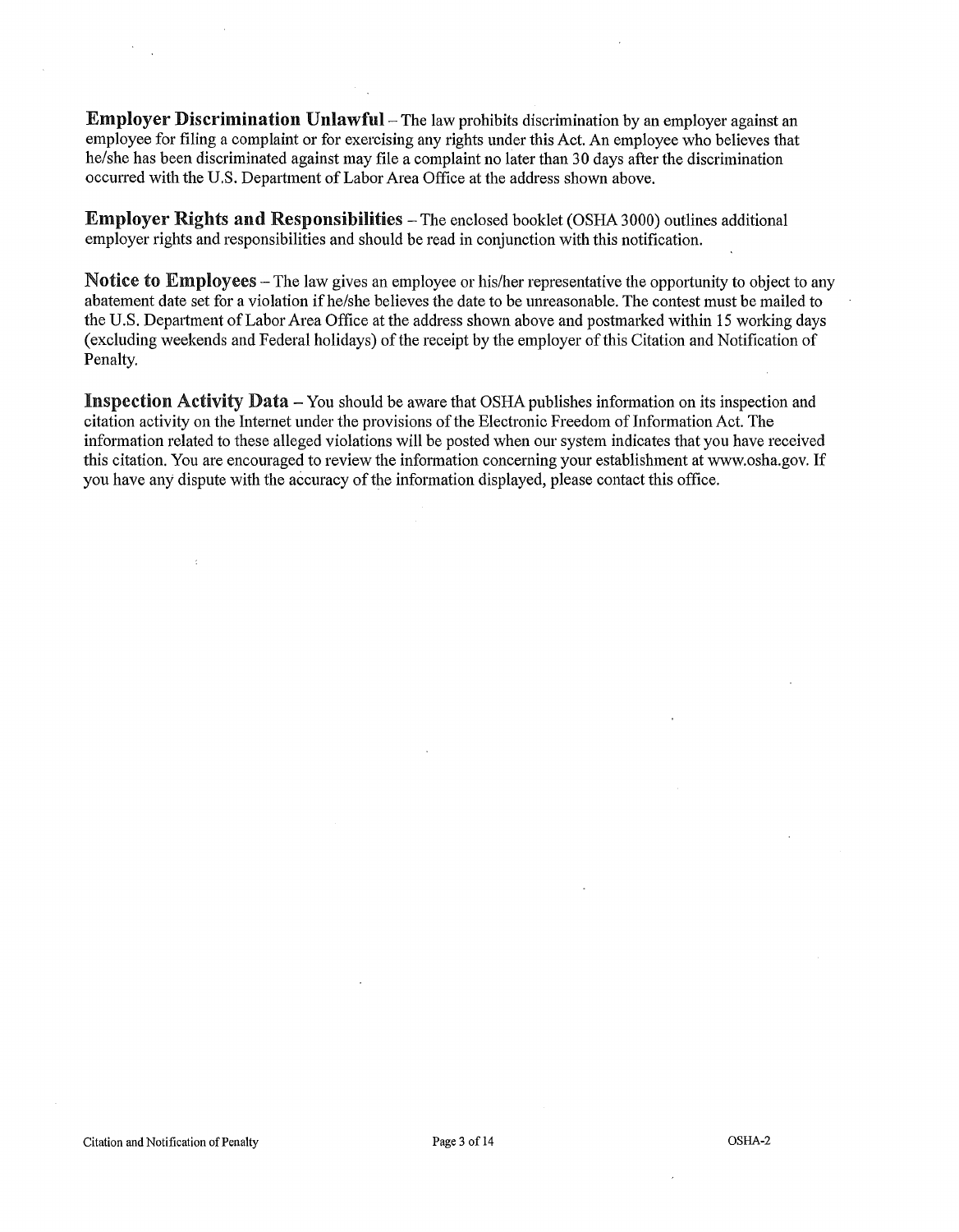U.S. Department of Labor Occupational Safety and Health Administration



# NOTICE TO EMPLOYEES OF INFORMAL CONFERENCE

) An informal conference has been scheduled with OSHA to discuss the citation(s) issued on 04/30/2015. The conference will be held by telephone or at the OSHA office located at 1320 W Commerce Dr., Suite 800, Peoria, IL 61615 on at at the contract of the state of the contract of the contract of the contract of the contract of the contract of the contract of the contract of the contract of the contract o Employees and/or representatives of employees have a right to attend an informal conference.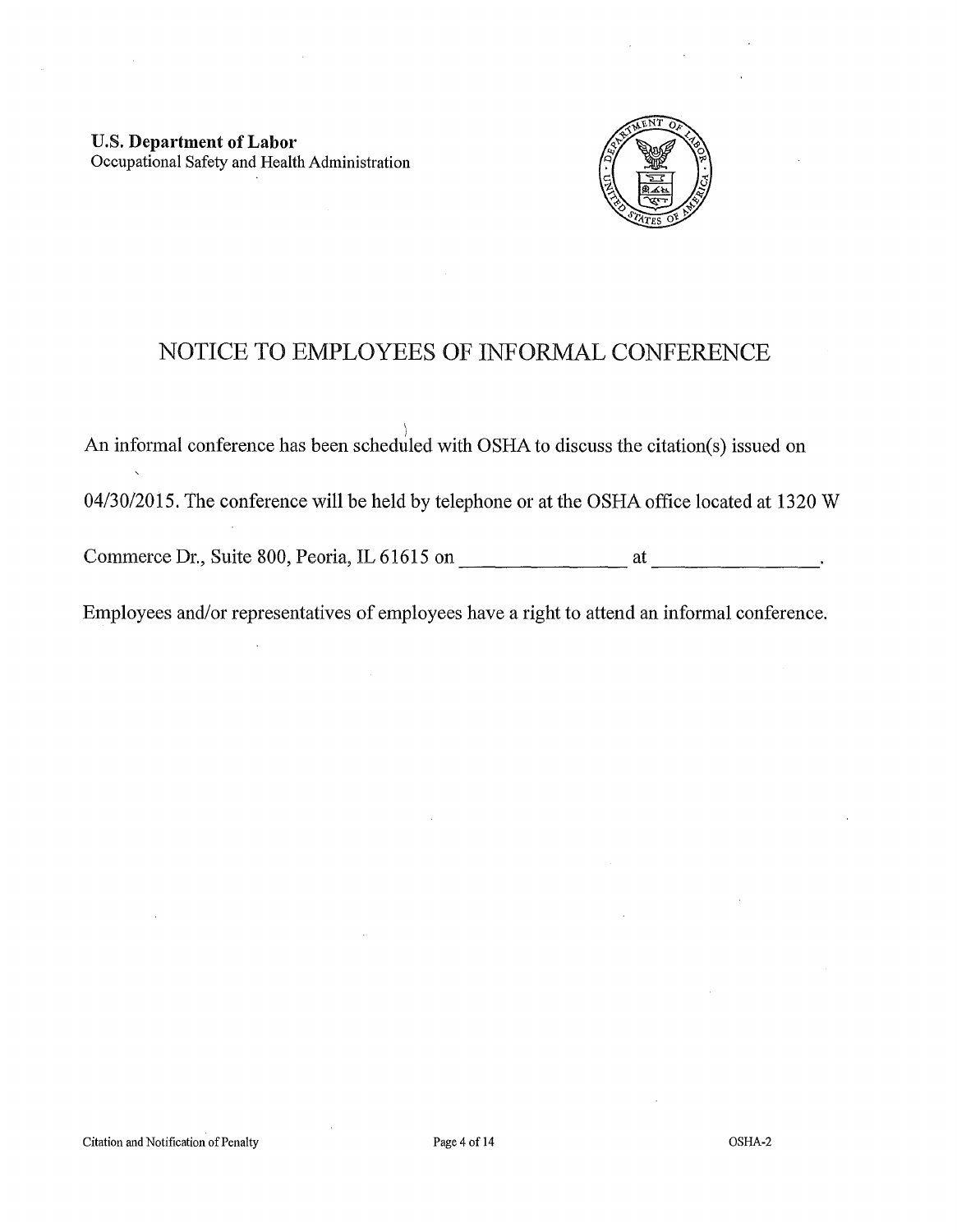#### CERTIFICATION OF CORRECTIVE ACTION WORKSHEET

 $\mathbf{r}$ 

Inspection Number: 1009112

| Company Name: USA Technologies, Inc.                  |
|-------------------------------------------------------|
| Inspection Site: 801 S.W. Jefferson, Peoria, IL 61605 |
| Issuance Date: $04/30/2015$                           |

List the specific method of conection for each item on this citation in this package that does not read "Corrected During Inspection" and return to: U.S. Department of Labor- Occupational Safety and Health Administration, 1320 W Commerce Dr., Suite 800, Peoria, IL 61615

|  | Citation Number ______ and Item Number ______ was corrected on                                                                               |
|--|----------------------------------------------------------------------------------------------------------------------------------------------|
|  |                                                                                                                                              |
|  | Citation Number en and Item Number en was corrected on<br>By (Method of Abatement): <u>Container and the set of Abatement</u> of Abatement): |
|  | By (Method of Abatement): 2008 and 2008 and 2008 and 2008 and 2008 and 2008 and 2008 and 2008 and 2008 and 200                               |

I cettify that the information contained in this document is accurate and that the affected employees and their representatives have been informed of the abatement.

| Signature             | Date  |
|-----------------------|-------|
| Typed or Printed Name | Title |

NOTE: 29 USC 666(g) whoever knowingly makes any false statements, representation or certification in any application, record, plan oi: other documents filed or required to be maintained pursuant to the Act shall, upon conviction, be punished by a fine of not more than \$10,000 or by imprisonment of not more than 6 months or both.

POSTING: A copy of completed Corrective Action Worksheet should be posted for employee review

 $\ddot{\phantom{a}}$ 

 $\sim$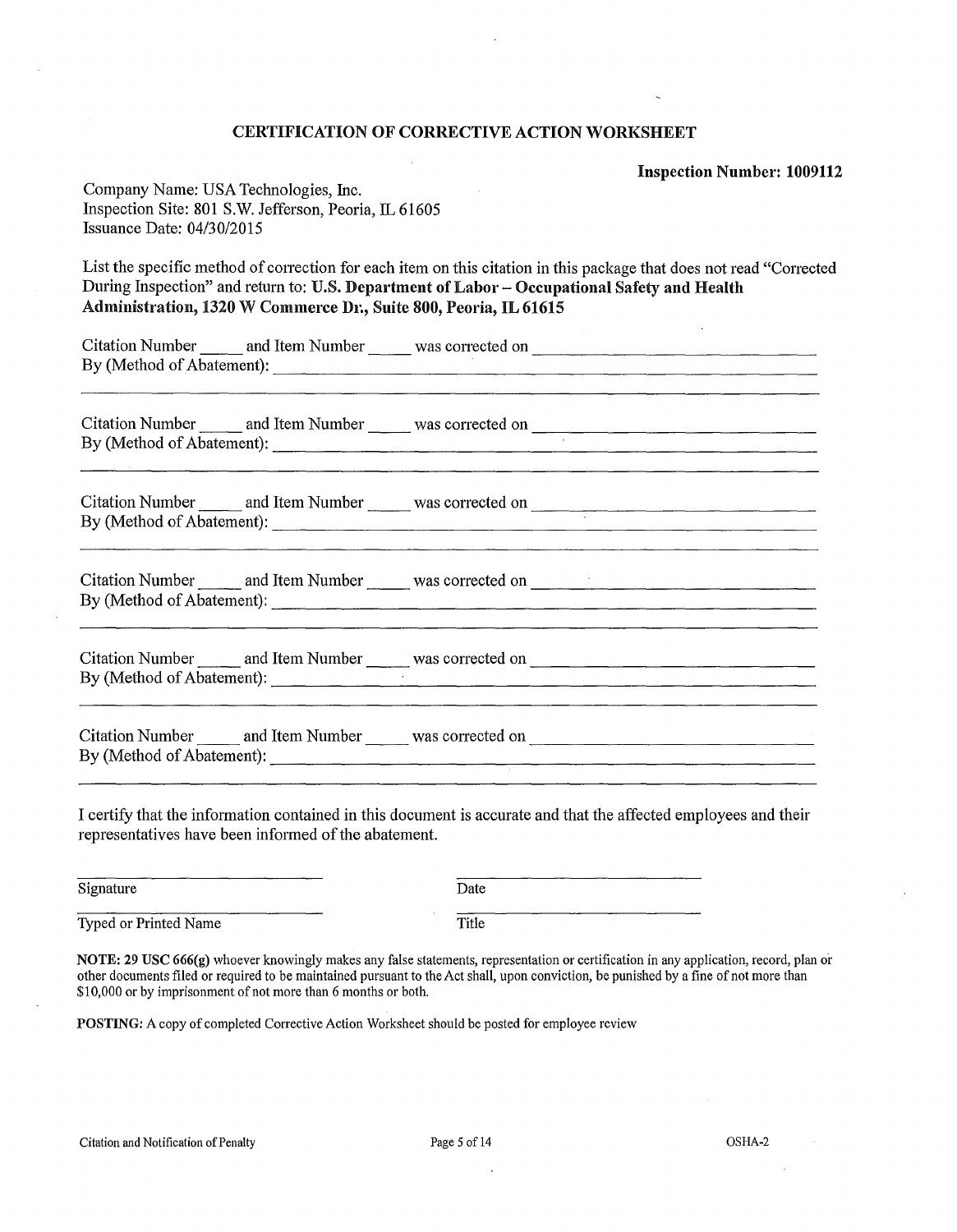U.S. Department of Labor Inspection Number: 1009112

Occupational Safety and Health Administration Inspection Date(s): 11/19/2014-02/27/2015 Issuance Date: 04/30/2015



#### Citation and Notification of Penalty

Company Name: USA Technologies, Inc. Inspection Site: 801 S.W. Jefferson, Peoria, IL 61605

Citation 1 Item 1 Type of Violation: Serious

29 CFR 1910.147(c)(7)(i)(A): Authorized employee(s) did not receive training in the recognition of applicable hazardous energy sources, the type and magnitude of the energy available in the workplace, and the methods and means necessary for energy isolation:

Employees performing service and maintenance tasks were exposed to amputation hazards and the employer did not ensure that authorized employees were trained on the methods and means necessary for energy isolation.

# ABATEMENT DOCUMENTATION REQUIRED FOR THIS ITEM

Date By Which Violation Must be Abated: Proposed Penalty:

05/12/2015 \$4900.00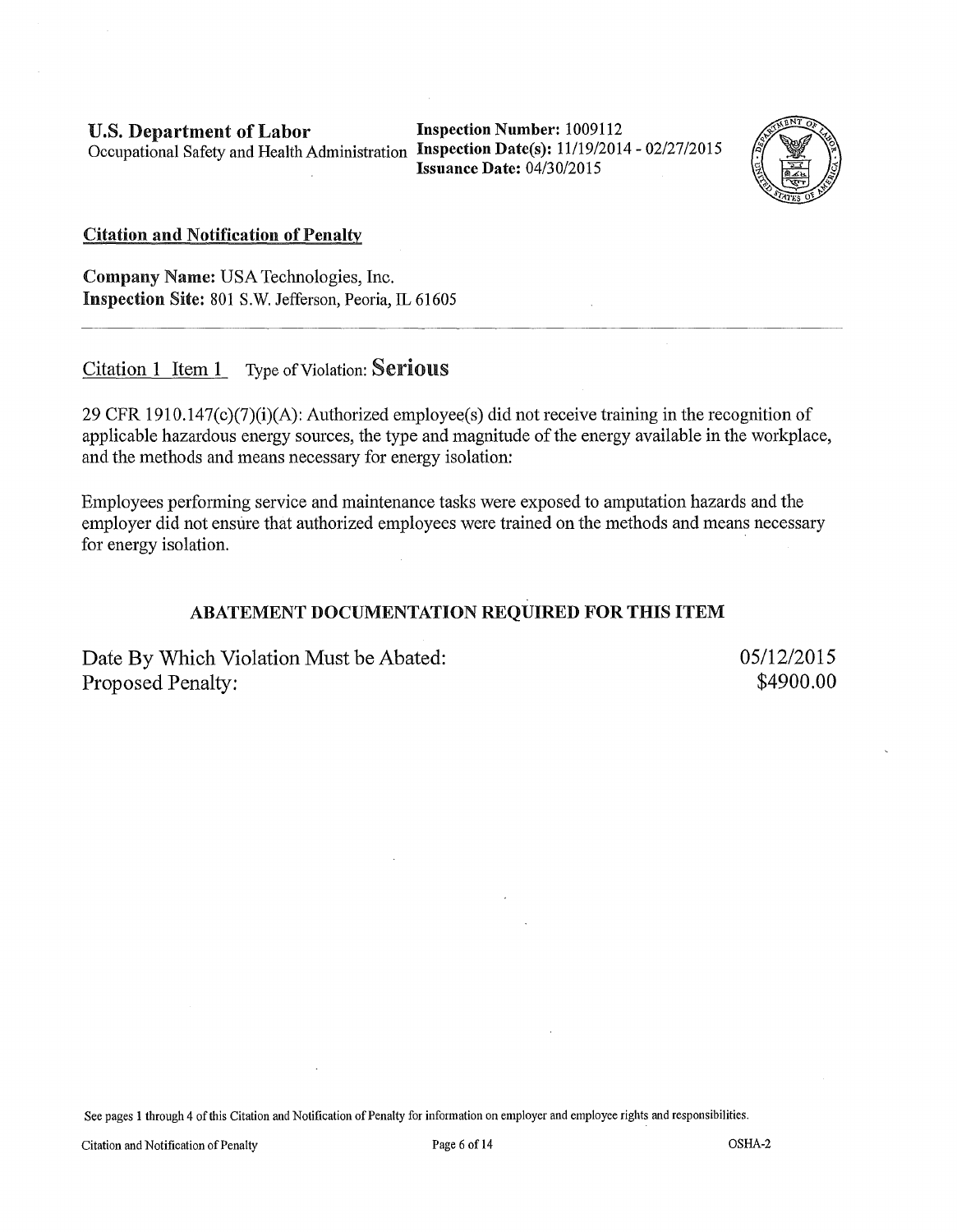Issuance Date: 04/30/2015



# Citation and Notification of Penalty

Company Name: USA Technologies, Inc. Inspection Site: 801 S.W. Jefferson, Peoria, IL 61605

The alleged violations below have been grouped because they involve similar or related hazards that may increase the potential for injury or illness.

Citation 1 Item 2 a Type of Violation: Serious

29 CFR 1910.217(c)(2)(i)(a): Point of operation guard(s) on mechanical power press(es) did not prevent entry of hands or fingers into the point of operation by reaching through, over, under or around the guard(s):

Employees were exposed to amputation hazards while operating a Komatsu OBS150-3 Mechanical Power Press and the point of operation guard did not prevent the operator from reaching through the guard.

# ABATEMENT CERTIFICATION REQUIRED FOR THIS ITEM

Date By Which Violation Must be Abated: Proposed Penalty:

05/12/2015 \$3500.00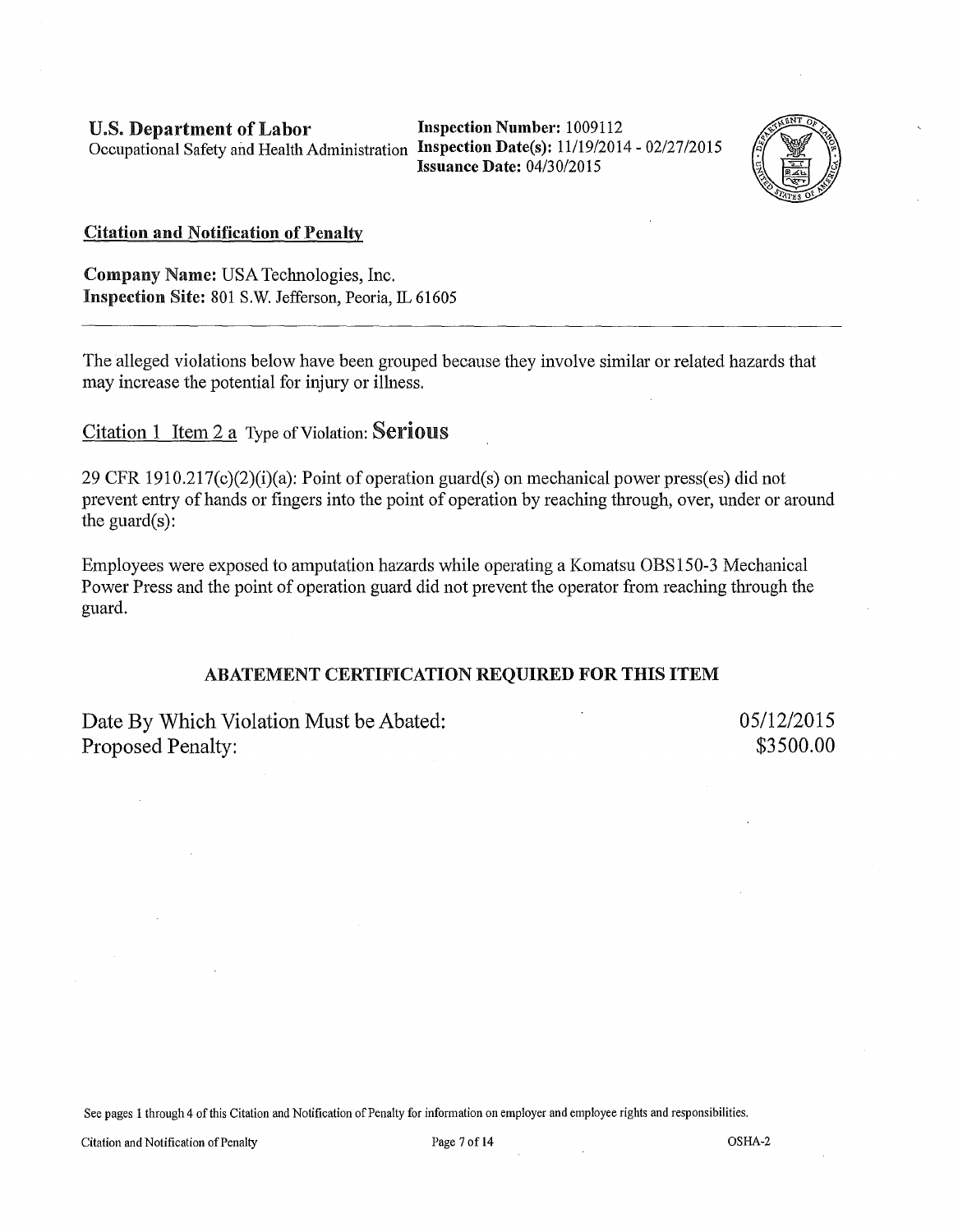U.S. Department of Labor Inspection Number: 1009112 Occupational Safety and Health Administration Inspection Date(s): 11/19/2014-02/27/2015

Issuance Date: 04/30/2015



#### Citation and Notification of Penalty

Company Name: USA Technologies, Inc. Inspection Site: 801 S.W. Jefferson, Peoria, IL 61605

Citation 1 Item 2 b Type of Violation: Serious

29 CFR 1910.217(c)(2)(i)(b): Point of operation guard(s) on mechanical power press(es) did not conform to the maximum permissible opening(s) specified in Table 0-10:

Employees were· exposed to amputation hazards while operating a Komatsu OBS150-3 Mechanical Power Press and the employer did not ensure that the opening on a point of operation guard met the specifications in Table 0-10.

#### ABATEMENT CERTIFICATION REQUIRED FOR THIS ITEM

Date By Which Violation Must be Abated: 05/12/2015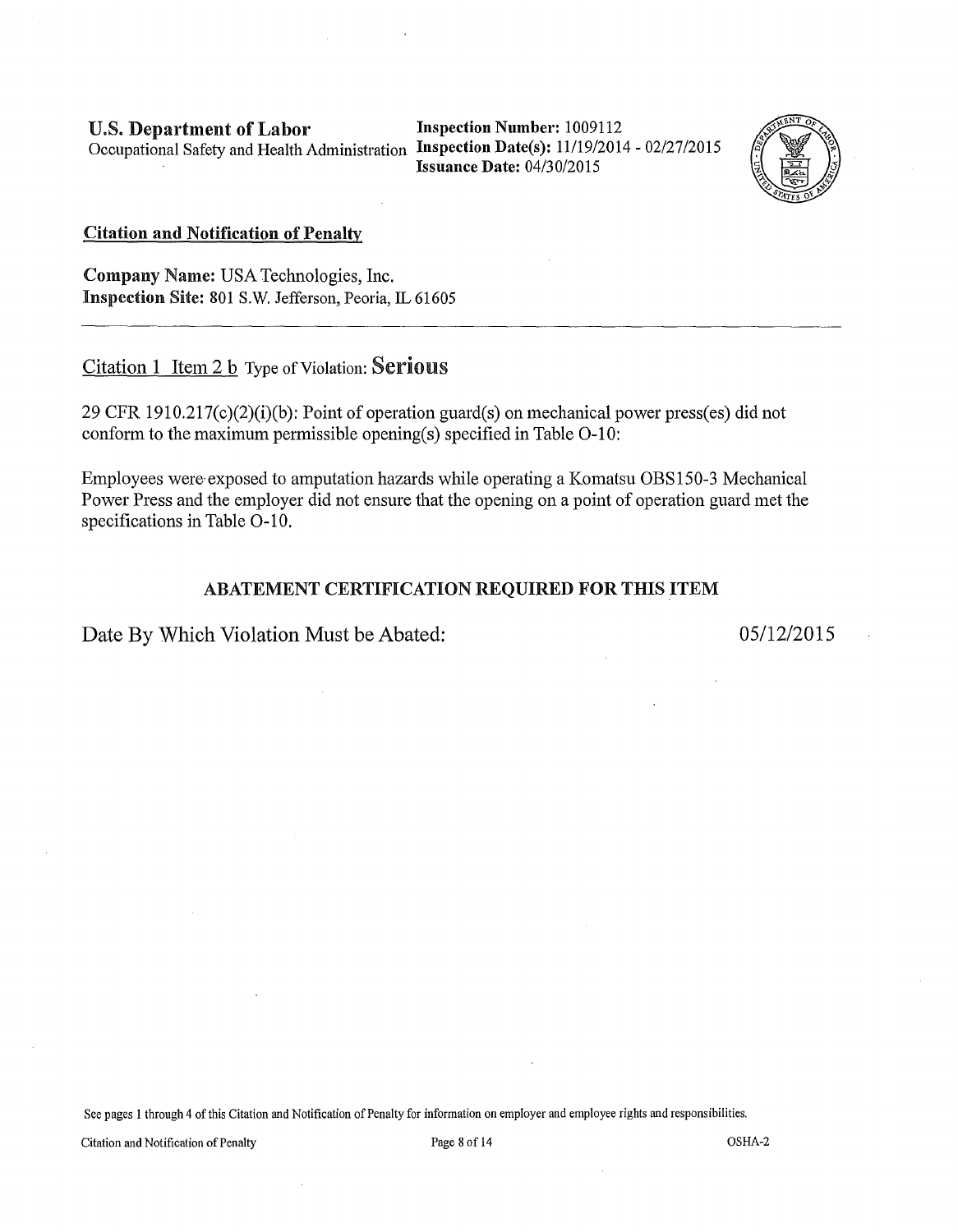U.S. Department of Labor Inspection Number: 1009112 Occupational Safety and Health Administration Inspection Date(s): 11/19/2014-02/27/2015

Issuance Date: 04/30/2015



#### Citation and Notification of Penalty

Company Name: USA Technologies, Inc. Inspection Site: 801 S.W. Jefferson, Peoria, IL 61605

Citation 1 Item 3 Type of Violation: Serious

29 CFR 1910.217(d)(9)(i): The employer did not establish a die setting procedure for mechanical power press(es) that would ensure compliance with 29 CFR 1910.217(c):

An employee changing and adjusting dies on the mechanical power presses was exposed to amputation hazards and the employer has not established die setting procedures for the mechanical power presses.

# ABATEMENT DOCUMENTATION REQUIRED FOR THIS ITEM

Date By Which Violation Must be Abated: Proposed Penalty:

05/12/2015 \$4900.00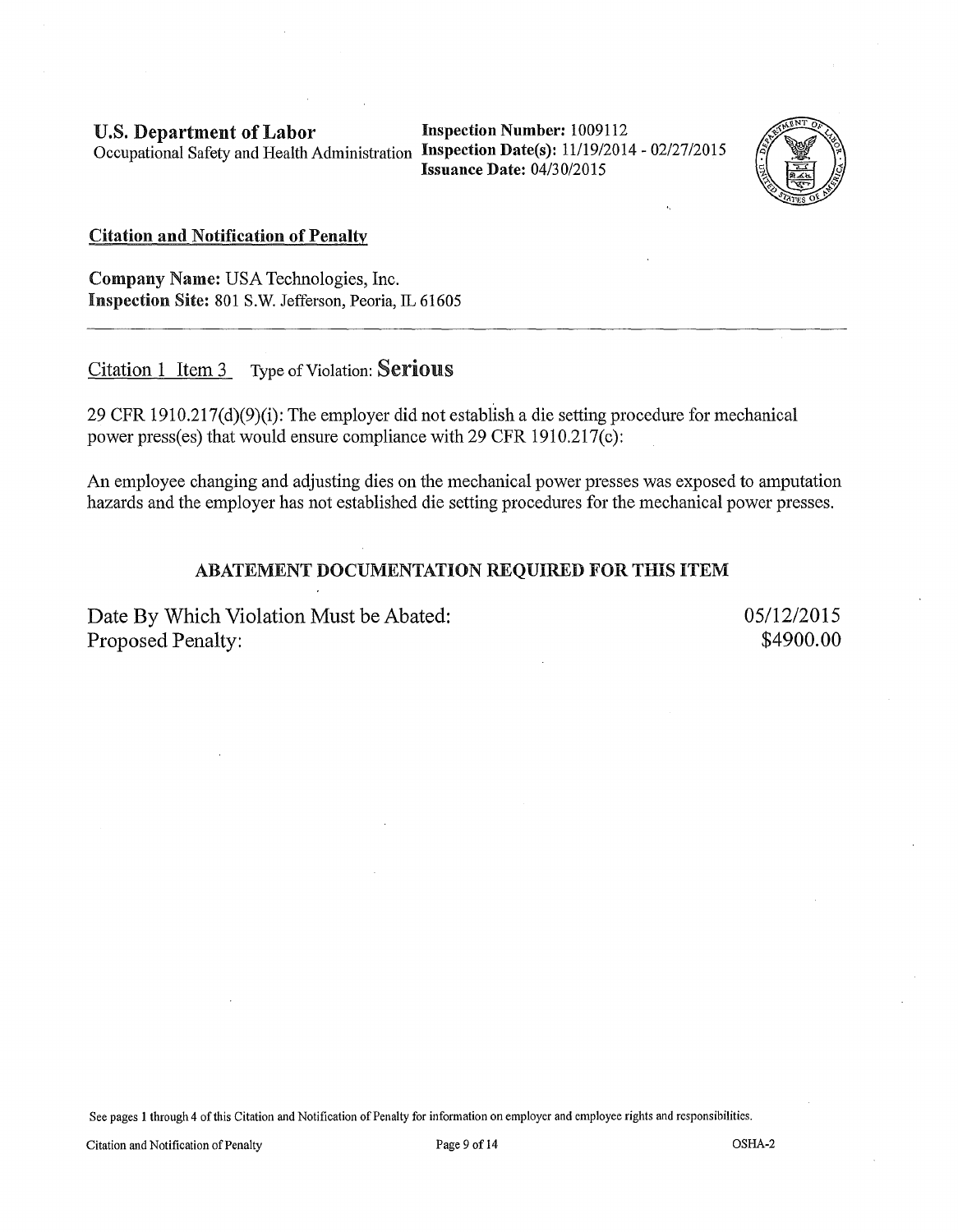U.S. Department of Labor Inspection Number: 1009112 Occupational Safety and Health Administration Inspection Date(s): 11/19/2014- 02/27/2015

Issuance Date: 04/30/2015



#### Citation and Notification of Penalty

Company Name: USA Technologies, Inc. Inspection Site: 801 S.W. Jefferson, Peoria, 1L 61605

Citation 1 Item 4 Type of Violation: Serious

29 CFR 1910.217(d)(9)(iv): Safety blocks were not used when mechanical power press die(s) were being adjusted or repaired in the press:

An employee changing and adjusting dies on the mechanical power presses was exposed to amputation hazards was and the employer did not ensure that safety blocks were used.

# ABATEMENT DOCUMENTATION REQUIRED FOR THIS ITEM

Date By Which Violation Must be-Abated: Proposed Penalty:

05/12/2015 . \$4900.00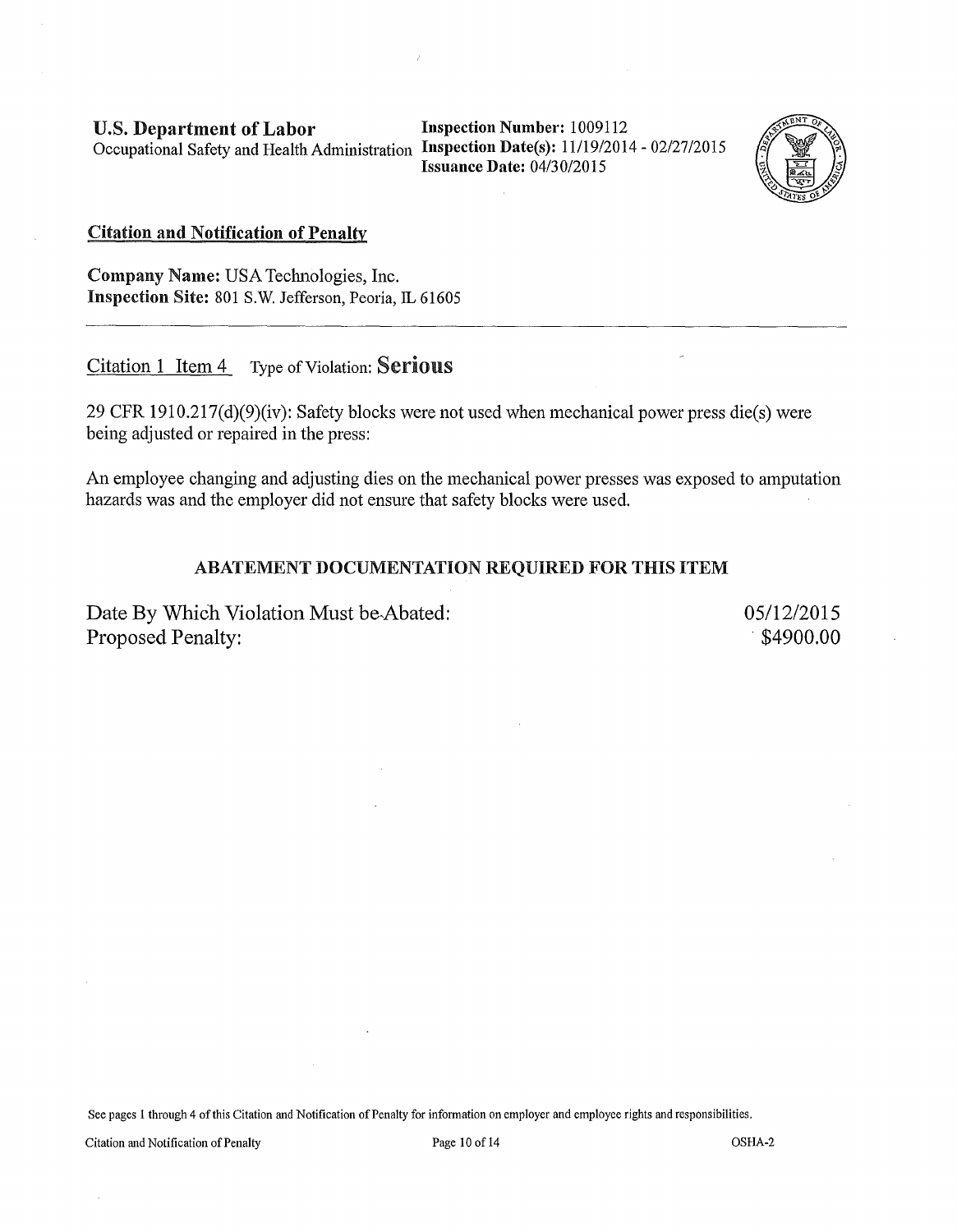U.S. Department of Labor Inspection Number: 1009112 Occupational Safety and Health Administration Inspection Date(s): 11/19/2014- 02/27/2015

Issuance Date: 04/30/2015



### Citation and Notification of Penalty

Company Name: USA Technologies, Inc. Inspection Site: 801 S.W. Jefferson, Peoria, IL 61605

Citation 2 Item 1 Type of Violation: Willful

29 CFR 1910.147(c)(4)(i): Procedures were not developed, documented and utilized for the control of potentially hazardous energy when employees were engaged in activities covered by this section:

Employees are exposed to injuries when performing maintenance and servicing on equipment and the employer did not ensure that procedures for the control of hazardous energy were utilized by the employees.

# ABATEMENT DOCUMENTATION REQUIRED FOR THIS ITEM

Date By Which Violation Must be Abated: Proposed Penalty:

05/12/2015 \$49000.00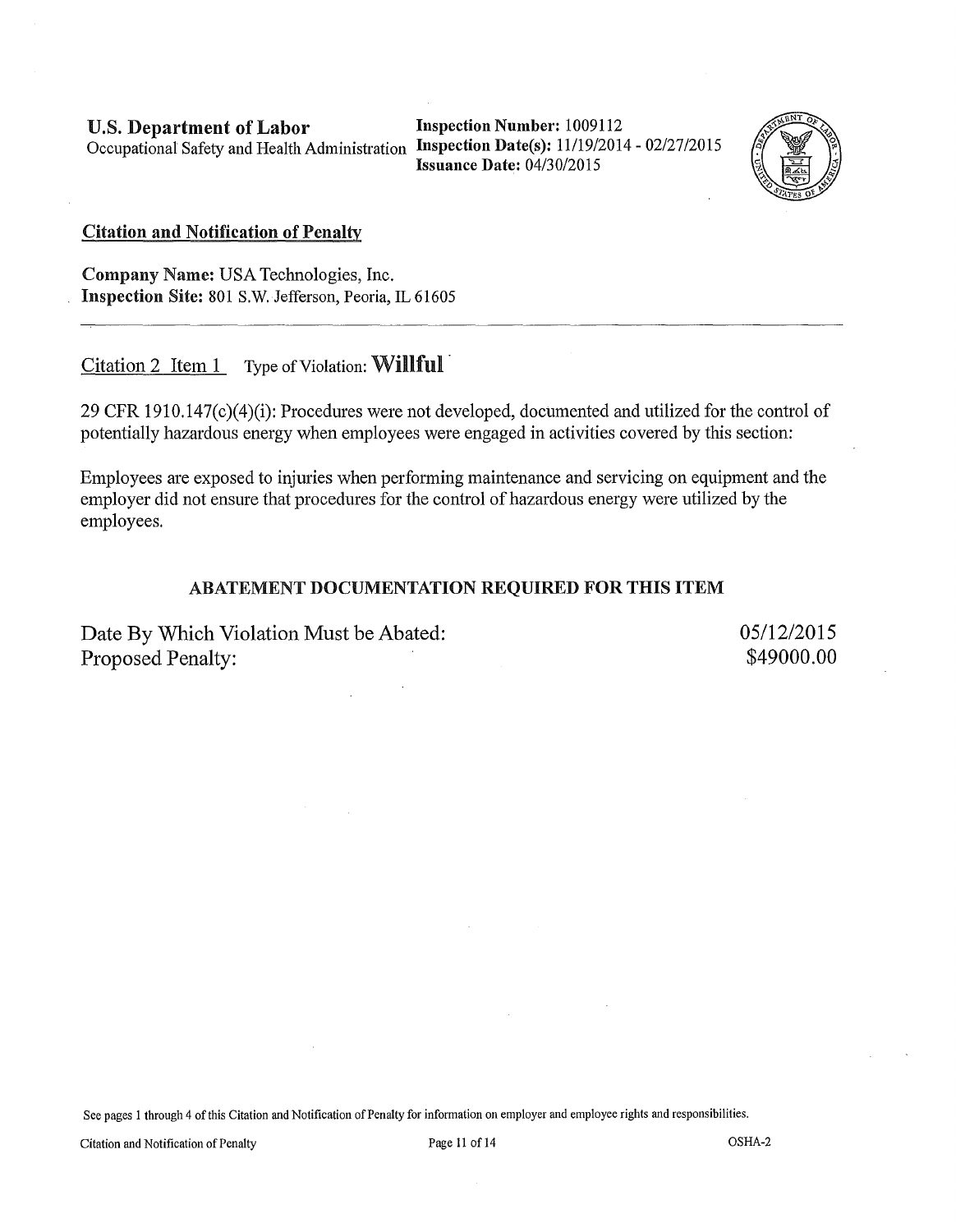U.S. Department of Labor Inspection Number: 1009112 Occupational Safety and Health Administration Inspection Date(s): 11/19/2014-02/27/2015

Issuance Date: 04/30/2015



#### Citation and Notification of Penalty

Company Name: USA Technologies, Inc. Inspection Site: 801 S.W. Jefferson, Peoria, IL 61605

Citation 2 Item 2 Type of Violation: Willful

29 CFR 1910.212(a)(1): One or more methods of machine guarding was not provided to protect the operator and other employees in the machine area from hazards such as those created by point of operation, ingoing nip points, rotating parts, flying chips and sparks:

Employees are exposed to caught-in hazards while operating the "Accord" robot welder and the employer had not ensured that the clamps used to hold parts are properly guarded.

# ABATEMENT DOCUMENTATION REQUIRED FOR THIS ITEM

Date By Which Violation Must be Abated: Proposed Penalty:

05/12/2015 \$38500.00'

Thomas Bielema Area Director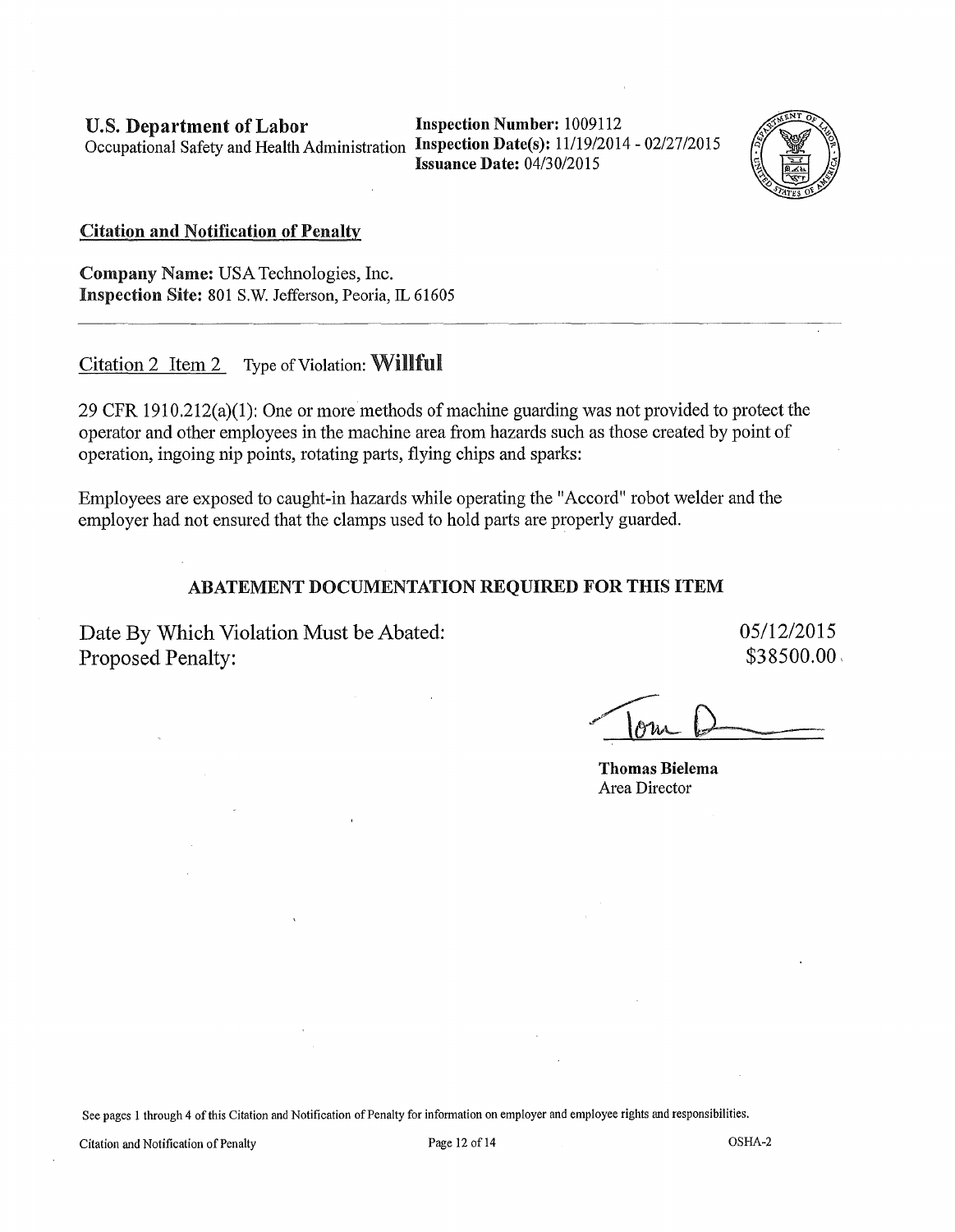U.S. Department of Labor Occupational Safety and Health Administration 1320 W Commerce Dr. Suite 800 Peoria, IL 61615 Phone: 309-589-7033 Fax: 309-589-7326



# INVOICE/ DEBT COLLECTION NOTICE

| <b>Company Name:</b>    | USA Technologies, Inc.               |
|-------------------------|--------------------------------------|
| <b>Inspection Site:</b> | 801 S.W. Jefferson, Peoria, IL 61605 |
| <b>Issuance Date:</b>   | 04/30/2015                           |
|                         |                                      |

| <b>Summary of Penalties for Inspection Number</b> | 1009112     |
|---------------------------------------------------|-------------|
| <b>Citation 1, Serious</b>                        | \$18200.00  |
| <b>Citation 2, Willful</b>                        | \$87500.00  |
| <b>TOTAL PROPOSED PENALTIES</b>                   | \$105700.00 |

To avoid additional charges, please remit payment promptly to this Area Office for the total amount of the uncontested penalties summarized above. Make your check or money order payable to: "DOL-OSHA". Please indicate OSHA's Inspection Number (indicated above) on the remittance. You can also make your payment electronically on www.pay.gov. On the left side of the pay.gov homepage, you will see an option to Search Public Forms. Type "OSHA" and click Go. From the results, click on OSHA Penalty Payment Form. The direct link is https://www.pay.gov/paygov/fotms/formlnstance.html?agencyFormld=53090334. You will be required to enter your inspection number when making the payment. Payments can be made by credit card or Automated Clearing House (ACH) using your banking information. Payments of \$25,000 or more require a Transaction ID, and also must be paid using ACH. If you require a Transaction ID, please contact the OSHA Debt Collection Team at (202) 693-2170.

OSHA does not agree to any restrictions or conditions or endorsements put on any check, money order, or electronic payment for less than the full amount due, and will cash the check or money order as if these restrictions or conditions do not exist.

If a personal check is issued, it will be converted into an electronic fund transfer (EFT). This means that our bank will copy your check and use the account information on it to electronically debit your account for the amount of the check. The debit from your account will then usually occur within 24 hours and will be shown on your regular account statement. You will not receive your original check back The bank will destroy your